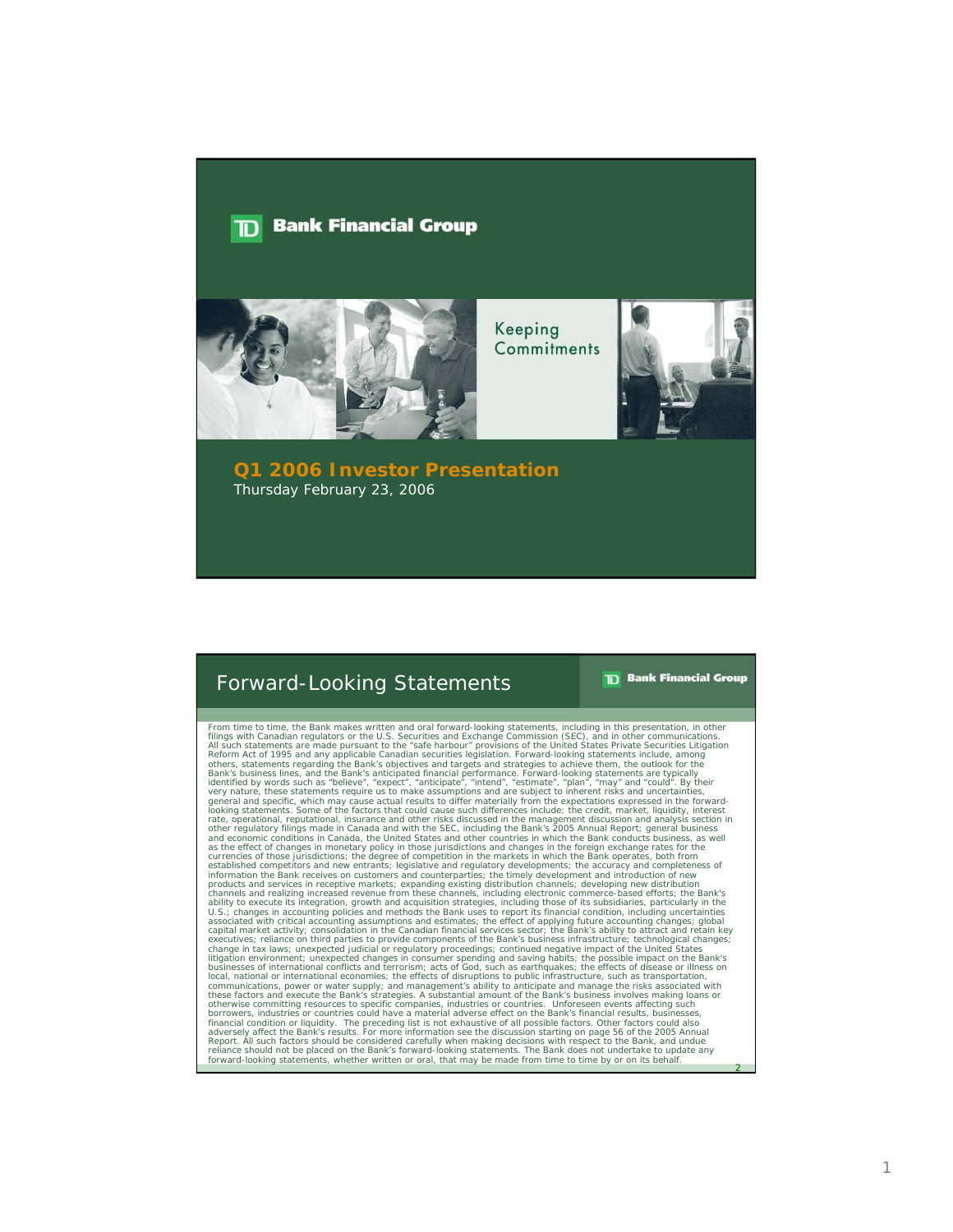## $\boxed{\mathbf{D}}$  Bank Financial Group



Keeping Commitments



**Q1 2006 Investor Presentation** Thursday February 23, 2006

| Q1 2006 Earnings                                                                                                                                                                                                                                                                                           |                  | m.               | <b>Bank Financial Group</b> |  |
|------------------------------------------------------------------------------------------------------------------------------------------------------------------------------------------------------------------------------------------------------------------------------------------------------------|------------------|------------------|-----------------------------|--|
|                                                                                                                                                                                                                                                                                                            |                  |                  |                             |  |
|                                                                                                                                                                                                                                                                                                            |                  | \$ MM            | EPS                         |  |
| Reported net income applicable to common shares                                                                                                                                                                                                                                                            |                  | \$2,307          | \$3.20                      |  |
| I tems of note <sup>2</sup>                                                                                                                                                                                                                                                                                | Pre-Tax          | Post-Tax         | <b>EPS</b>                  |  |
| Amortization of intangibles                                                                                                                                                                                                                                                                                | \$ MM<br>\$(128) | \$ MM<br>\$ (82) | \$ (0.11)                   |  |
| Dilution gain on the Ameritrade transaction                                                                                                                                                                                                                                                                | \$1,636          | \$1,670          | \$2.32                      |  |
| Dilution loss on the acquisition of Hudson United by TD BNK                                                                                                                                                                                                                                                | \$(72)           | \$(72)           | \$ (0.10)                   |  |
| Balance sheet restructuring charge <sup>1</sup>                                                                                                                                                                                                                                                            | \$ (29)          | \$(19)           | \$ (0.03)                   |  |
| Restructuring charge<br>(repositioning global structured products businesses)                                                                                                                                                                                                                              | \$ (50)          | \$ (35)          | \$ (0.05)                   |  |
| AcG-13 impact                                                                                                                                                                                                                                                                                              | 15<br>\$         | \$10             | \$0.02                      |  |
| <b>Excluding above items of note</b>                                                                                                                                                                                                                                                                       |                  |                  | <b>EPS</b>                  |  |
| Adjusted net income and EPS <sup>2</sup>                                                                                                                                                                                                                                                                   |                  | \$835            | \$1.15                      |  |
| 1. TD Banknorth balance sheet restructuring US\$45MM @\$1.163 (FX) = C\$52MM (pre-tax) or C\$34MM (after-tax). TDBFG portion at 55.6%<br>$ownership = C$19MM$<br>2. The Bank's financial results prenared in accordance with GAAP are referred to as "reported" results. The Bank also utilizes "adjusted" |                  |                  |                             |  |

2. The Bank's financial results prepared in accordance with GAAP are referred to as "reported" results. The Bank also utilized"<br>earnings (i.e., reported earnings excluding "items of note") to assess each of its businesses

4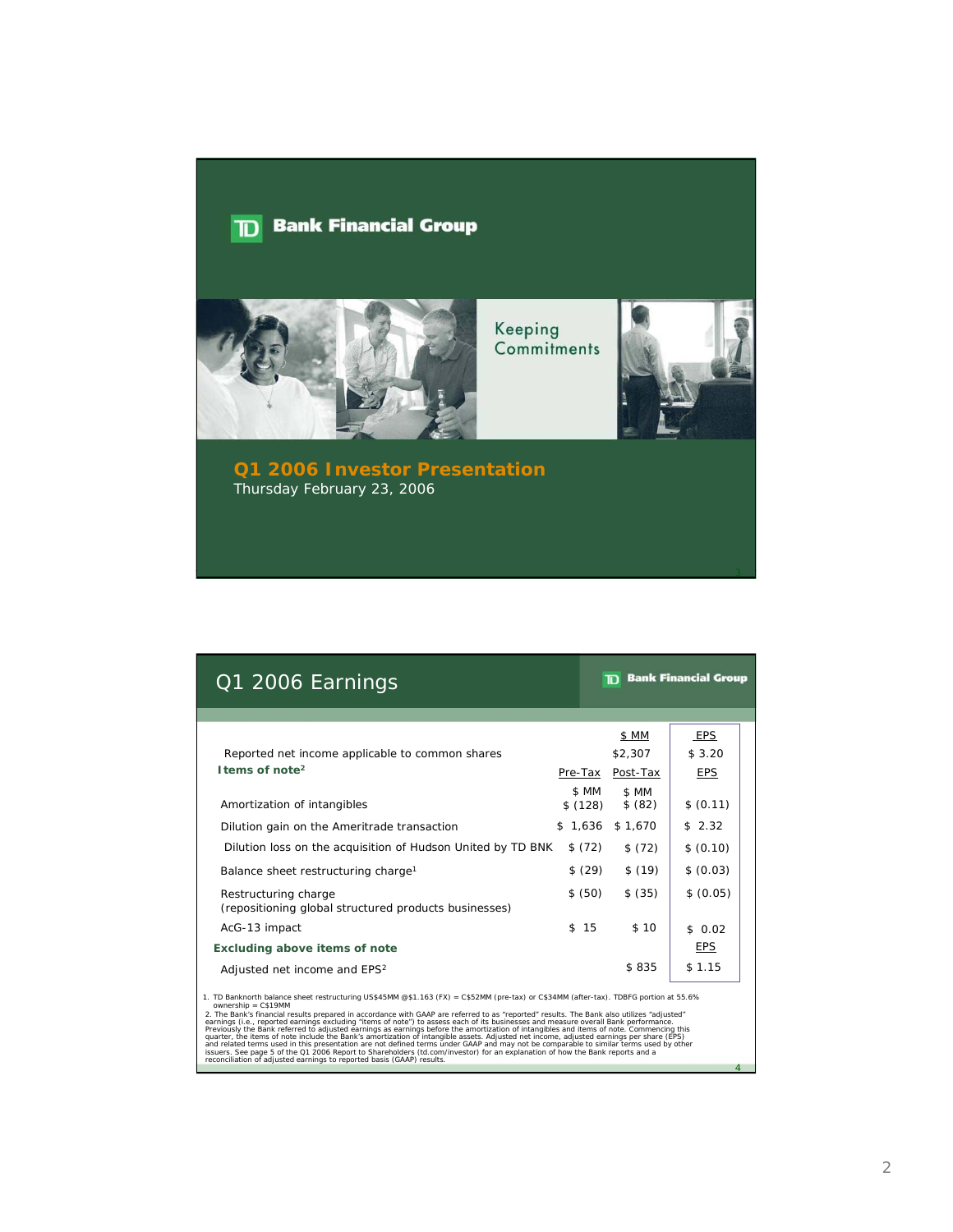### Q1 2006 Highlights

**TD** Bank Financial Group

#### Segment Net Income \$MM (adjusted where applicable)

|                        | Q1/06  | Q4/05  | Q1/05  | YoY                 | QoQ     |
|------------------------|--------|--------|--------|---------------------|---------|
| Canadian P&C Banking   | \$476  | \$443  | \$424  | 12%                 | 7%      |
| US P&C Banking         | 65     | 69     |        |                     | $(6)$ % |
| Wealth Management      | 138    | 136    | 98     | 41%                 | $1\%$   |
| Wholesale Banking      | 199    | 115    | 141    | 41%                 | 73%     |
| Corporate              | (43)   | 2      | 22     | n/m                 | n/m     |
| Net Income (adjusted)  | \$835  | \$765  | \$685  | 22%                 | 9%      |
| <b>Reported EPS</b>    | \$3.20 | \$0.82 | \$0.95 |                     |         |
| <b>Adjusted EPS</b>    | \$1.15 | \$1.06 | \$1.04 | 11%                 | 8%      |
| Tier 1 Capital         | 11.9%  | 10.1%  | 13.0%  | $(110)$ bps 180 bps |         |
| Tangible common equity | 8.8%   | 7.4%   | 9.3%   | $(50)$ bps          | 140 bps |
|                        |        |        |        |                     |         |

Q1 2006 Business Segment Operating Performance

**TD** Bank Financial Group

5

6

# Canadian Personal & Commercial Banking

Wealth Management

Total Domestic Retail

U.S. Personal & Commercial Banking

Wholesale Banking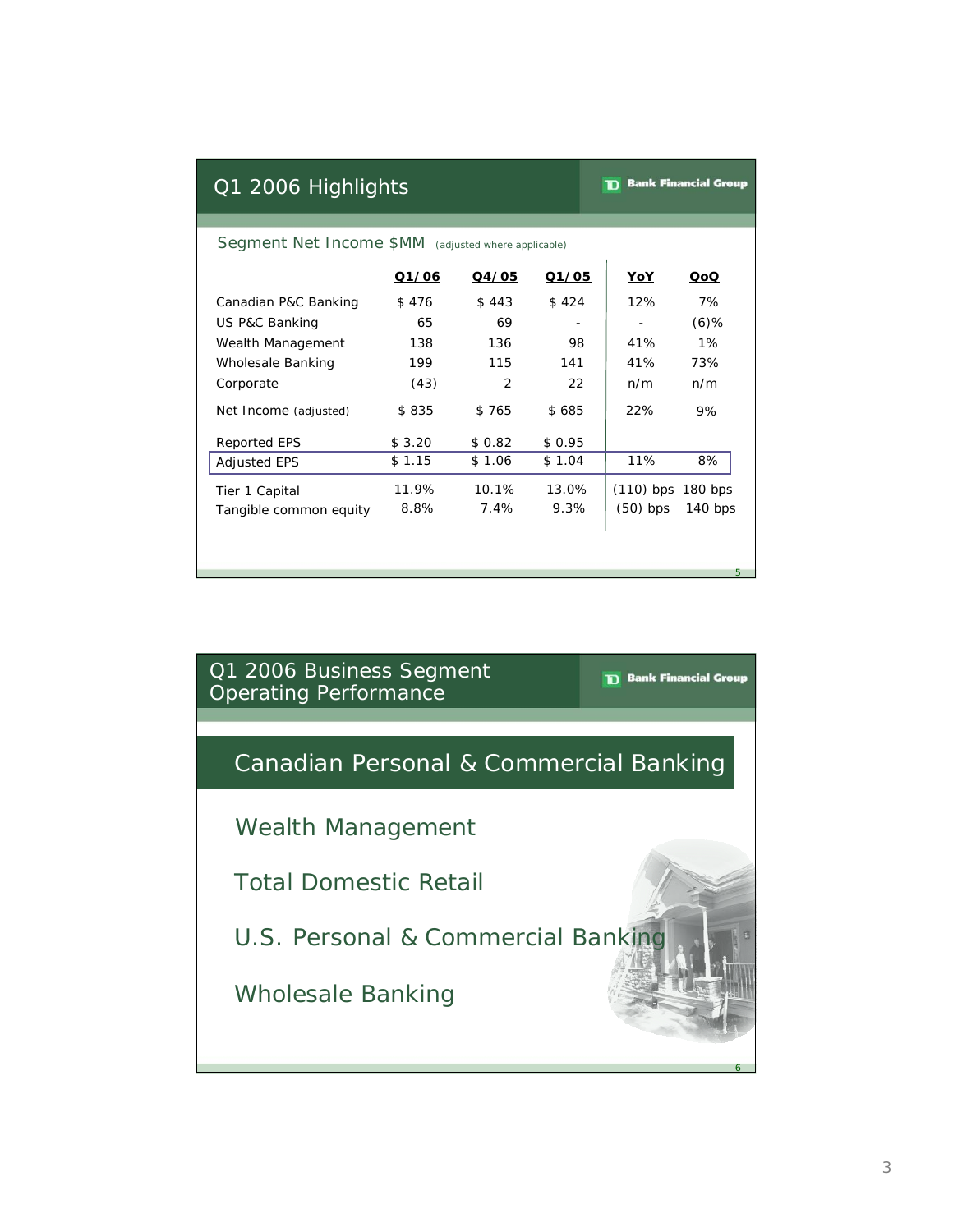

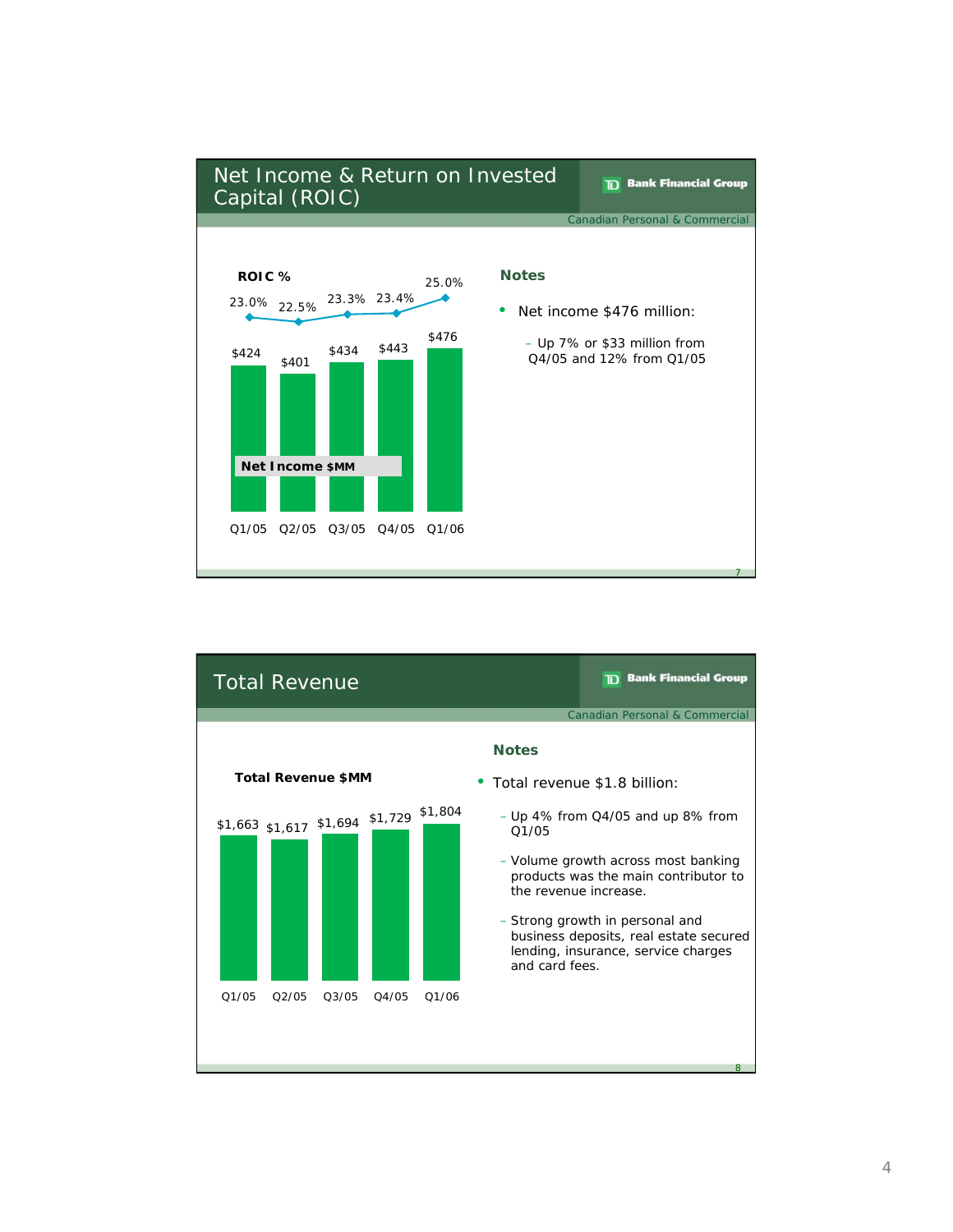

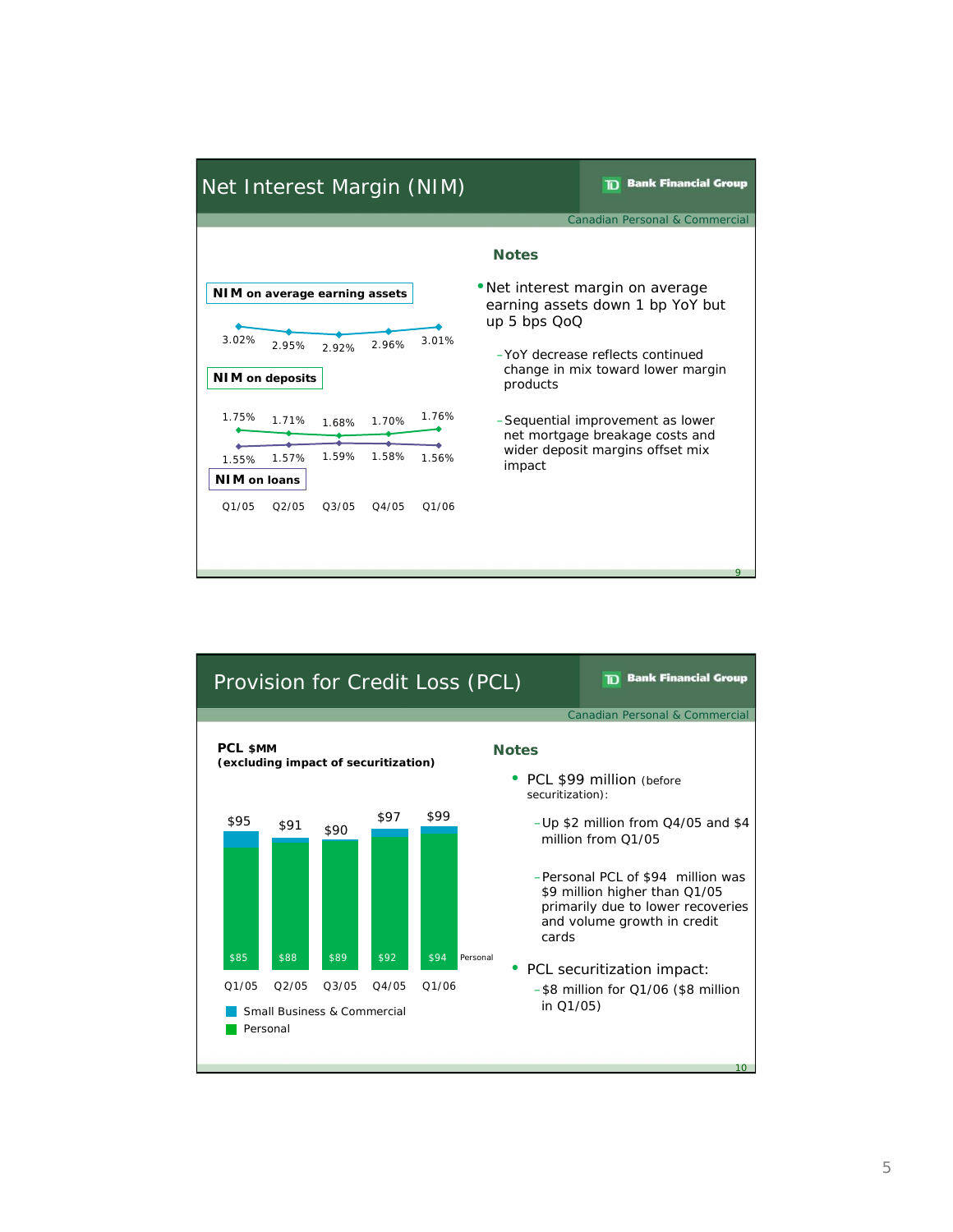

|          | <b>Market Share Trend</b>                                      |                                |               |          | <b>TD</b> Bank Financial Group                                                                                                                  |
|----------|----------------------------------------------------------------|--------------------------------|---------------|----------|-------------------------------------------------------------------------------------------------------------------------------------------------|
|          |                                                                |                                |               |          | <b>Canadian Personal &amp; Commercial</b>                                                                                                       |
|          | Personal loans & deposits (including securitized loan amounts) |                                |               |          |                                                                                                                                                 |
| 21.22%   | 21.30%                                                         | 21.42%                         | 21.46%        | 21.44%   | <b>Total personal deposits</b>                                                                                                                  |
| 20.38%   | 20.37%                                                         | 20.34%                         | 20.13%        | 20.12%   | <b>Total personal loans</b>                                                                                                                     |
| Q1/05    | O2/05                                                          | O <sub>3</sub> /O <sub>5</sub> | O4/05         | O1/06    |                                                                                                                                                 |
|          | <b>Business loans<sup>1</sup></b>                              |                                |               |          |                                                                                                                                                 |
| 15.98%   | 15.84%                                                         | 15.94%                         | 16.55%        | 16.88%   | <b>Small business loans</b>                                                                                                                     |
|          |                                                                |                                |               |          |                                                                                                                                                 |
| 8.75%    | 8.64%                                                          | 8.52%                          | 8.61%         | 8.71%    | <b>Other business loans</b>                                                                                                                     |
| $Sep-04$ | Dec-04                                                         | Mar-05                         | <b>Jun-05</b> | $Sep-05$ |                                                                                                                                                 |
|          |                                                                |                                |               |          | 1. Small business loans (<250K) and Other business loans (250K to 5MM) share to September 2005. Source: CBA Business Lending<br>12 <sup>2</sup> |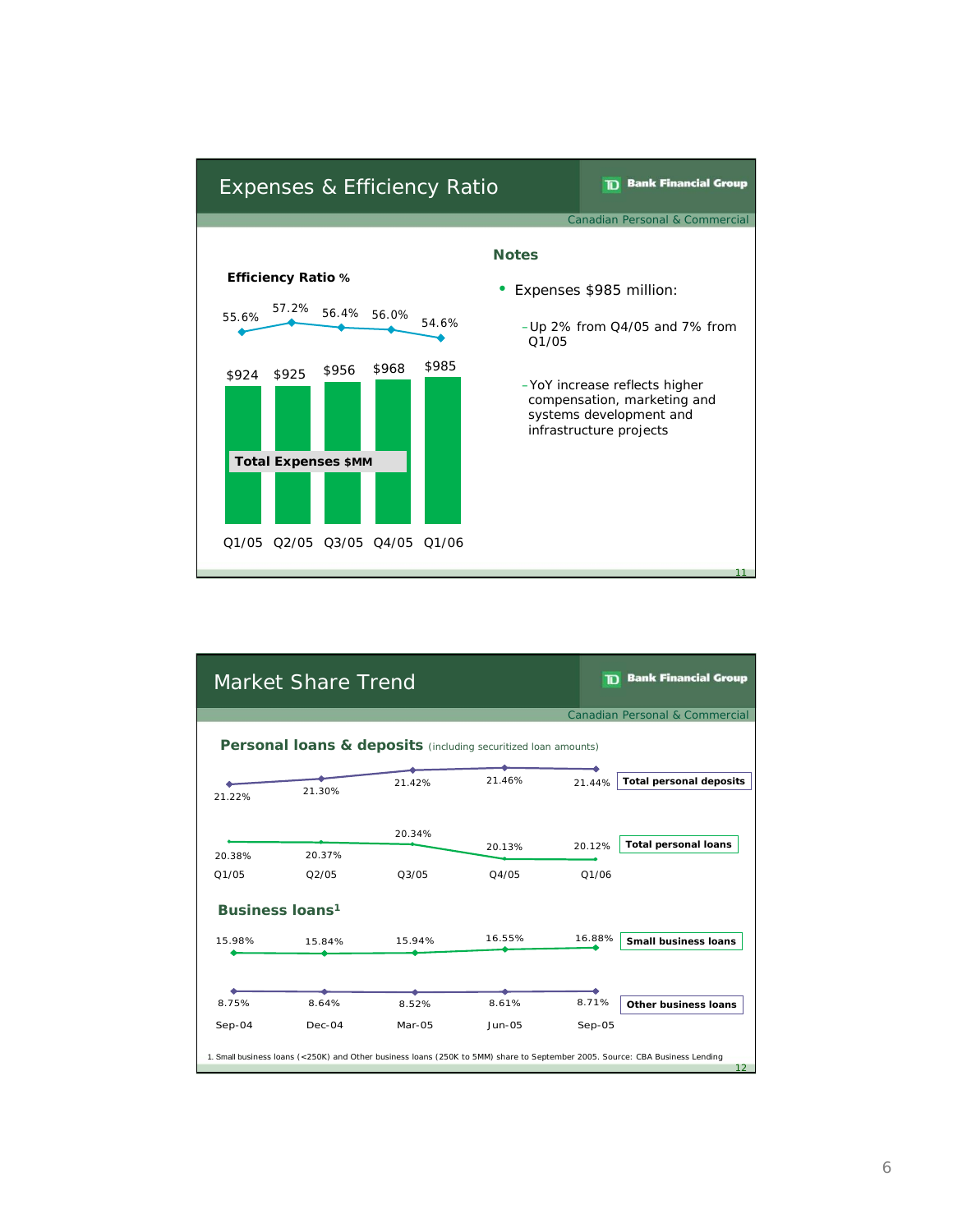

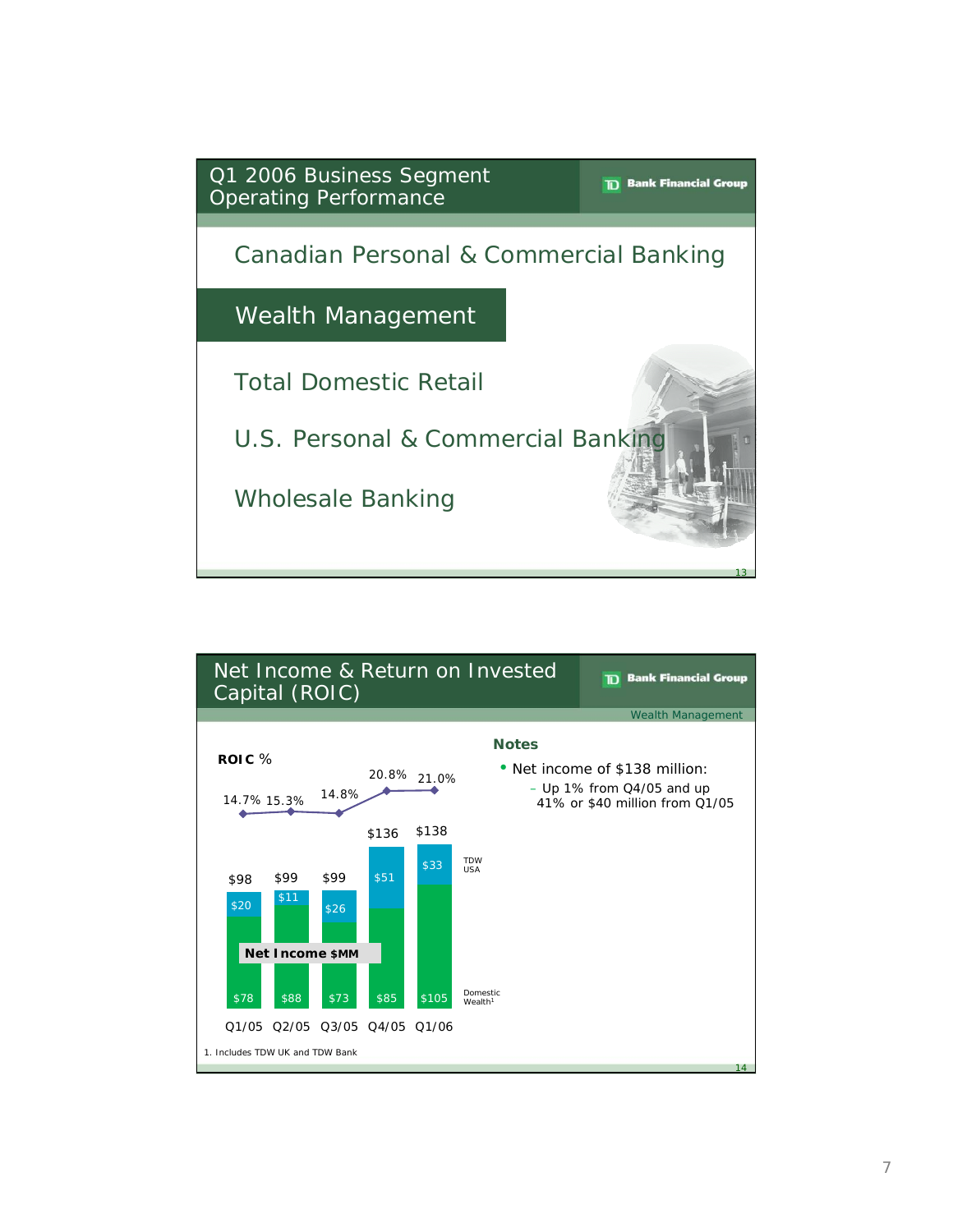

| <b>Market Share Trend</b> |        |        |        |        | <b>TD</b> Bank Financial Group |
|---------------------------|--------|--------|--------|--------|--------------------------------|
|                           |        |        |        |        | <b>Wealth Management</b>       |
| <b>Long-term funds</b>    |        |        |        |        |                                |
|                           |        |        |        |        |                                |
| 20.12%                    | 20.49% | 20.74% | 21.04% | 21.09% | <b>Banks</b>                   |
| 5.87%                     | 6.11%  | 6.28%  | 6.52%  | 6.57%  | <b>Industry</b>                |
| Q1/05                     | Q2/05  | Q3/05  | Q4/05  | Q1/06  |                                |
| <b>Money market funds</b> |        |        |        |        |                                |
| 25.74%                    | 25.82% | 25.71% | 25.63% | 26.06% | <b>Banks</b>                   |
| 19.71%                    | 19.87% | 19.90% | 19.78% | 20.12% | Industry                       |
| Q1/05                     | Q2/05  | Q3/05  | Q4/05  | Q1/06  |                                |
|                           |        |        |        |        | 16                             |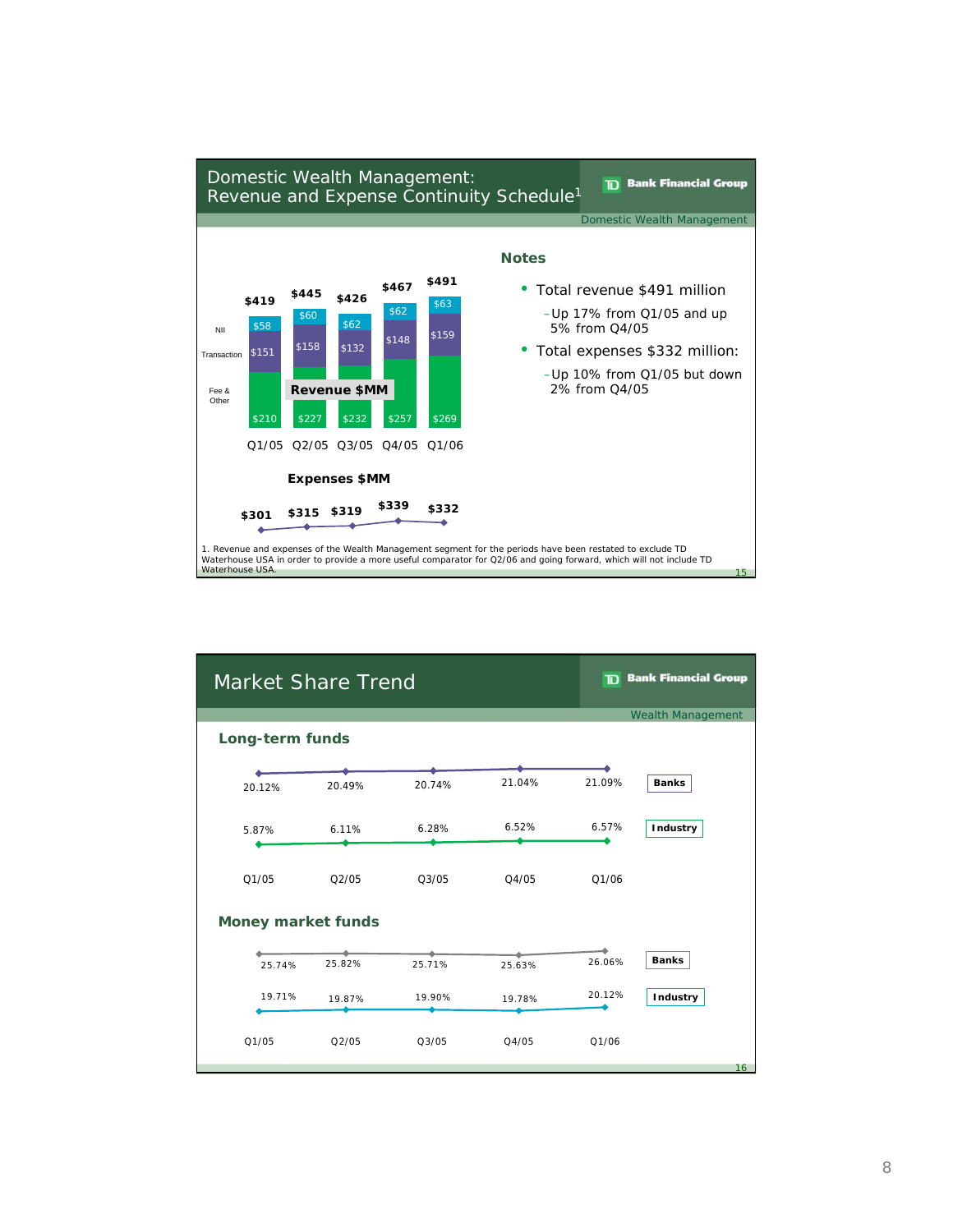

| $P$ & L          |         |         |         |                         | <b>Domestic Retail</b> |
|------------------|---------|---------|---------|-------------------------|------------------------|
|                  | Q1/06   | Q4/05   | Q1/05   | <u>YoY</u>              | $\underline{O}$        |
| Revenue          | \$2,295 | \$2,196 | \$2,082 | 10%                     | 5%                     |
| PCL              | 99      | 97      | 95      | 4%                      | 2%                     |
| Expenses         | 1,317   | 1,307   | 1,225   | 8%                      | $1\%$                  |
| Net income       | \$581   | \$528   | \$502   | 16%                     | 10%                    |
| Efficiency ratio | 57.4%   | 59.5%   | 58.8%   | $(140)$ bps $(210)$ bps |                        |
|                  |         |         |         |                         |                        |
|                  |         |         |         |                         |                        |
|                  |         |         |         |                         |                        |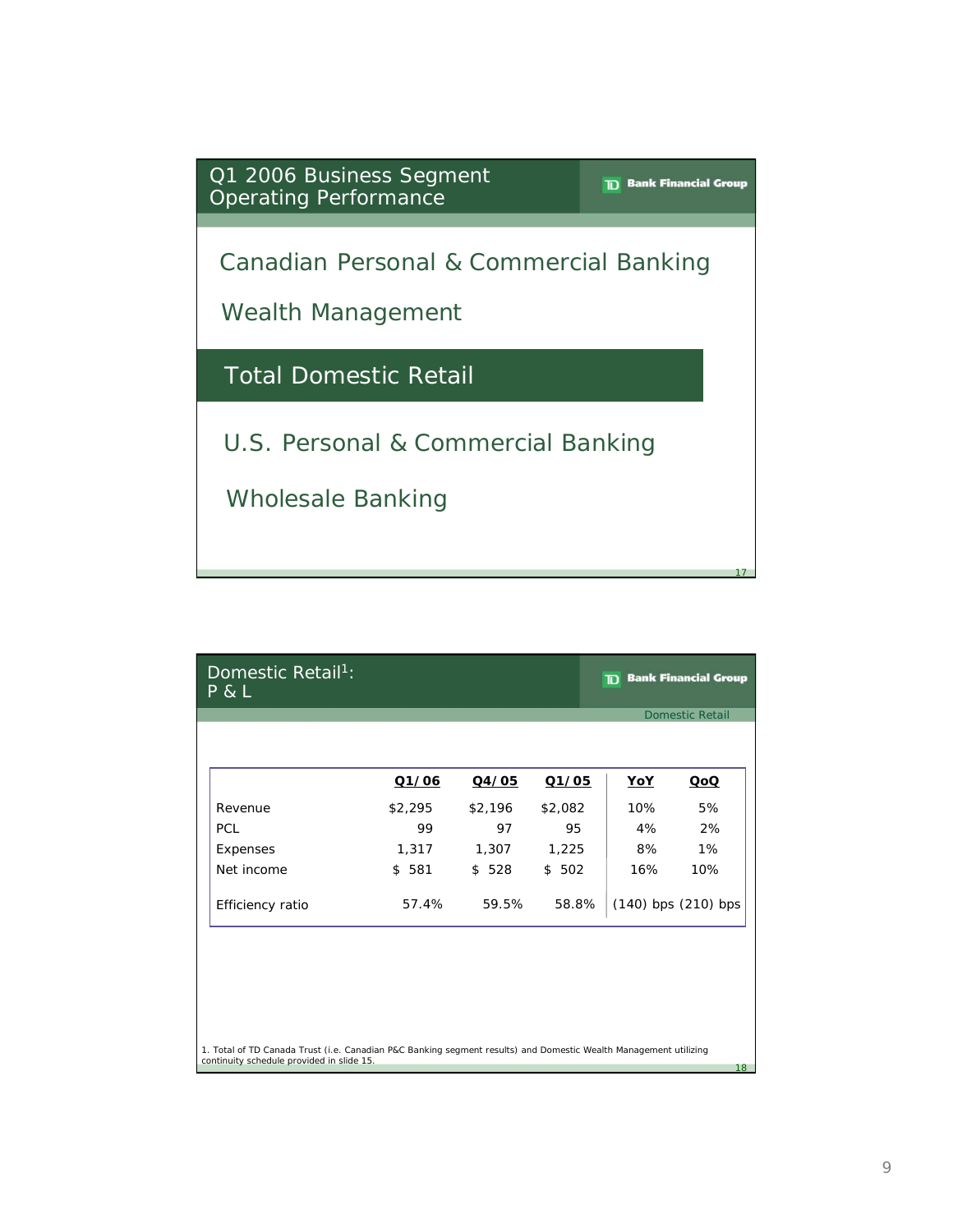

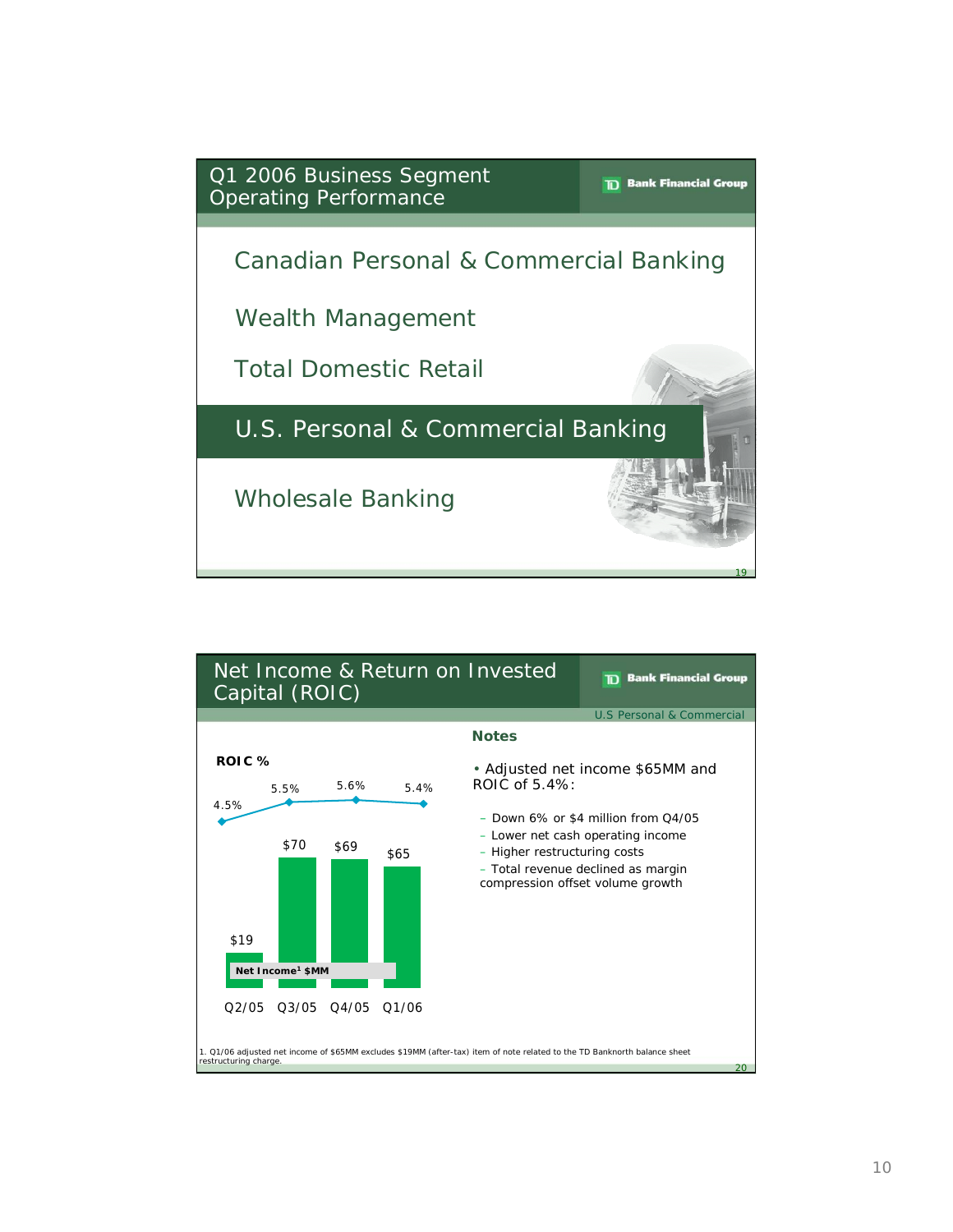

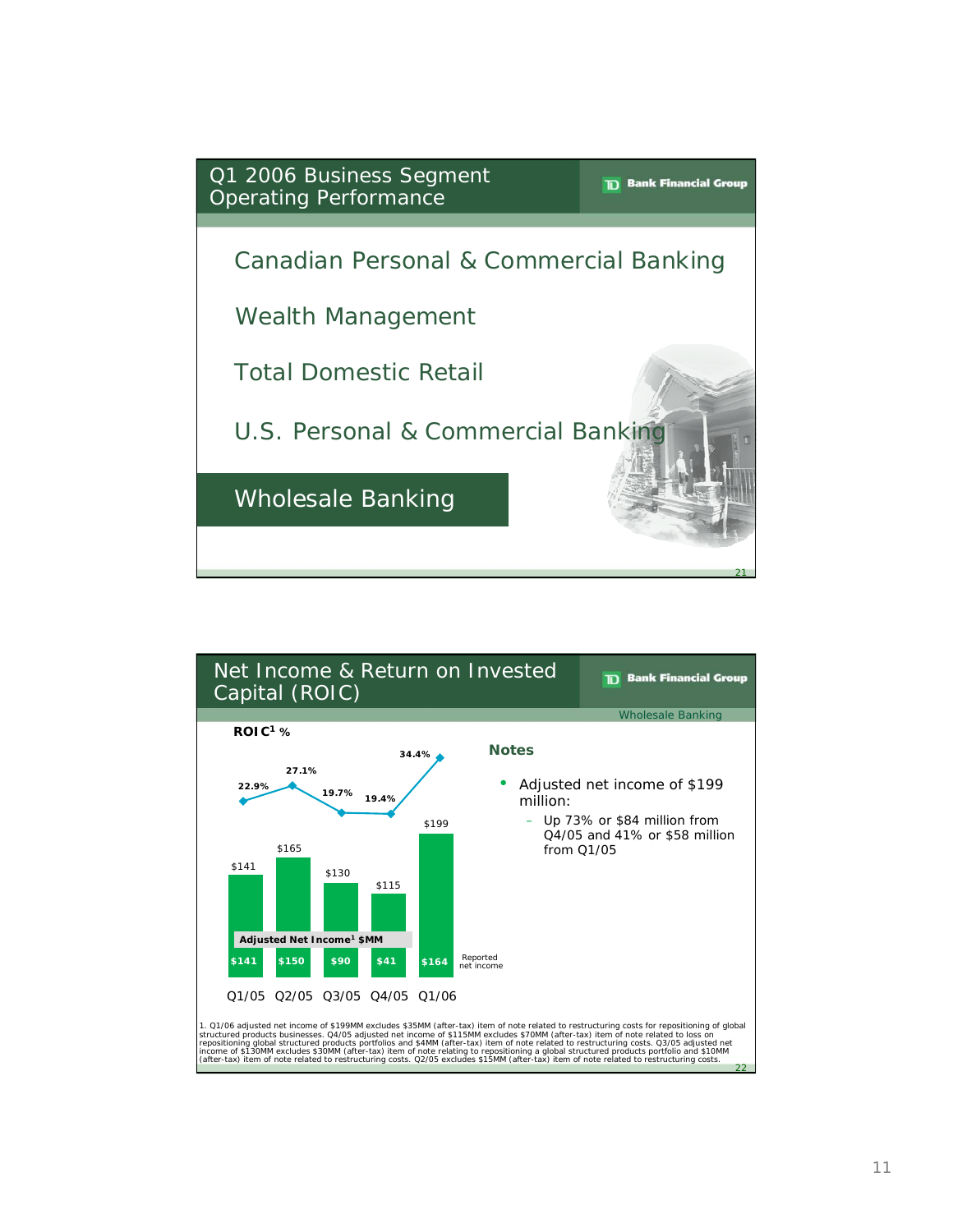